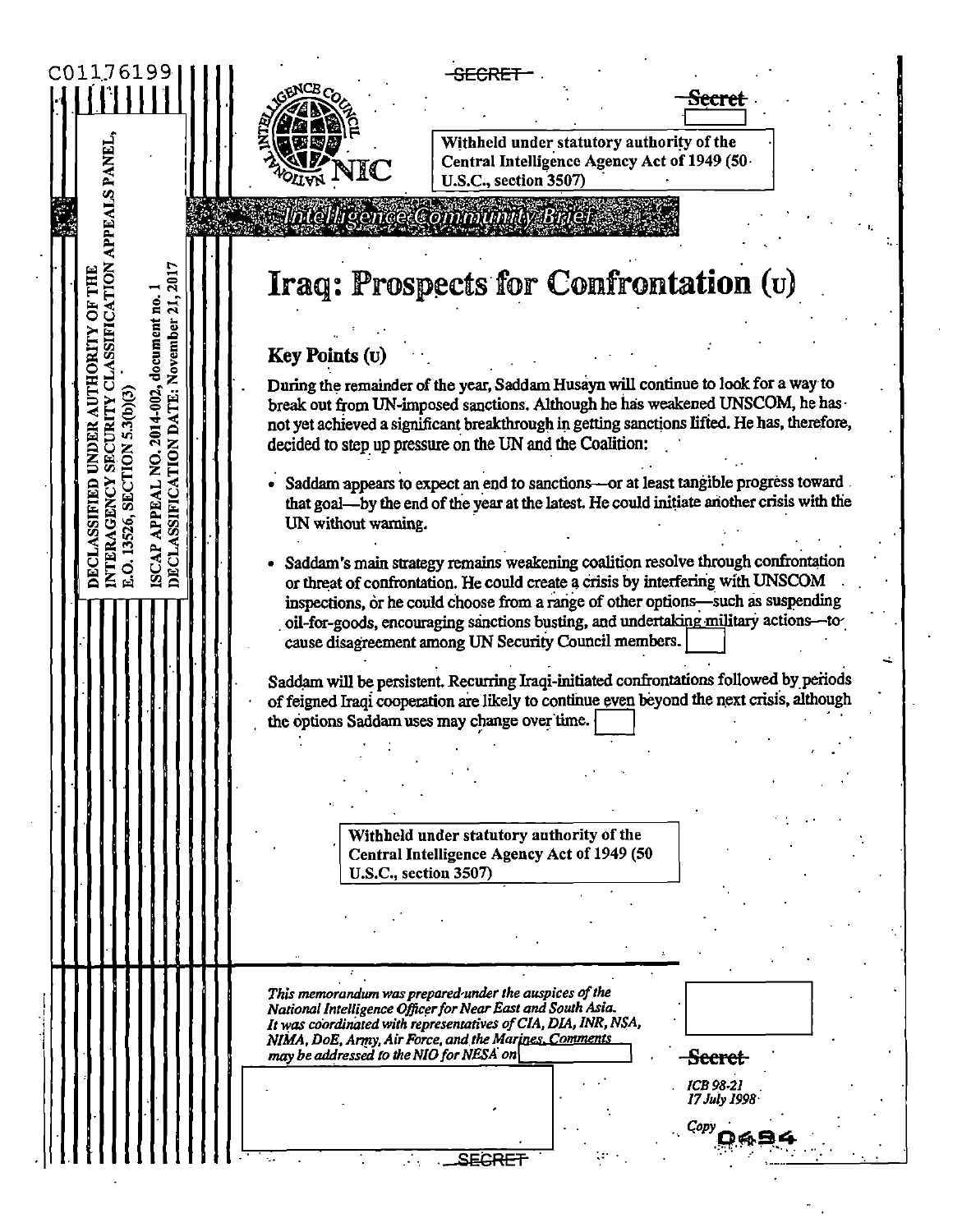.,

Withheld under statutory authority of the Central Intelligence Agency Act of 1949 (50 U.S.C., section 3507)

## · Saddam's Goals (U)

We assess that Saddam bas three primary, and interrelated, goals: maintaining power, having sanctions lifted as soon as possible, and, over<br>the long term, reasserting Iraq's regional dominance.

#### Maintain Power ...

With respect to the first, Saddam's domestic position appears to be as strong as ithas been at any point since the Gulf war:

- His intelligence and security services have undercut political opposition inside Iraq, as demonstrated by an extensive security crackdown and execution campaign in November 1997.
- There have been no known coup attempts or new splits within Saddam's immediate family since 1995, when Husayn Kami! al-Majid defected to Jordan. We have not confirmed any serious security incidents since the assas sination attempt on Saddam's son Uday in 1996.

Nevertheless, Saddam has been scarred by ongoing sanctions-induced political and economic pressures that continue to create an uncertain environment for the regime:

• During the recent standoff with the UN, Saddam calculated that internal opposition groups and disaffected tribal elements would try to exploit US strikes by attacking regime targets and trying to ignite large-scale unrest. For example, at the height of the crisis in February 1998, Saddam deployed Republican Guard units at strategic points in Iraq, probably to deal with potential unrest.

• Baghdad has had to contend in the south with a continuous, low-level Shi'a rebel insurgency-whose members have

**SeeFet**  I~-~

assassinated numerous local government and. Ba'th Party officials over the past year. Baghdad also lacks military control over the . Kurdish north.

. $\sim$ pcr

·'·

•*:*•Have Sanctions Lifted ••• Saddam appears to have made a strategic decision that confrontation would be necessary to gain an end to UN-imposed sanctions. He resorted to a long period of brinkmanship between October 1997 and-February.1998 to spur Iraq's UN Security Council sympathizers into action. Iraq's tactics have weakened : UNSCOM's authority .and credibility but have not produced a breakthrough for Saddam. causing him to step up pressure on the UN:

• Baghdad has succeeded in shifting the debate within the Security Council from Iraq's failure to fully account for its weapons of mass destruction (WMD) programs to the issue of UNSCOM's capabilities, mission, arid effectiveness.

• Revelations, such as the discovery that Iraq had filled missile warheads with the highly toxic nerve agent VX, however, could shift the debate back to UNSCOM's favor at least temporarily. Iraq has countered by vehemently denying that it developed VX missile warheads.

#### •.. Reassert Long-Term Regional Dominance

 $\cdot$  :

\_Saddam is committed to seeing Iraq reemerge as the dominant power in the region:

• He is determined to retain elements of his WMD programs so that he will be able to intimidate Iraq's neighbors and deter potential adversaries, such as· Iran, Israel, and the United States.

> . Withheld under statutory authority of the Central Intelligence Agency Act of 1949 (50 U.S.C., section 3507)

> > **Seerel** ·<

2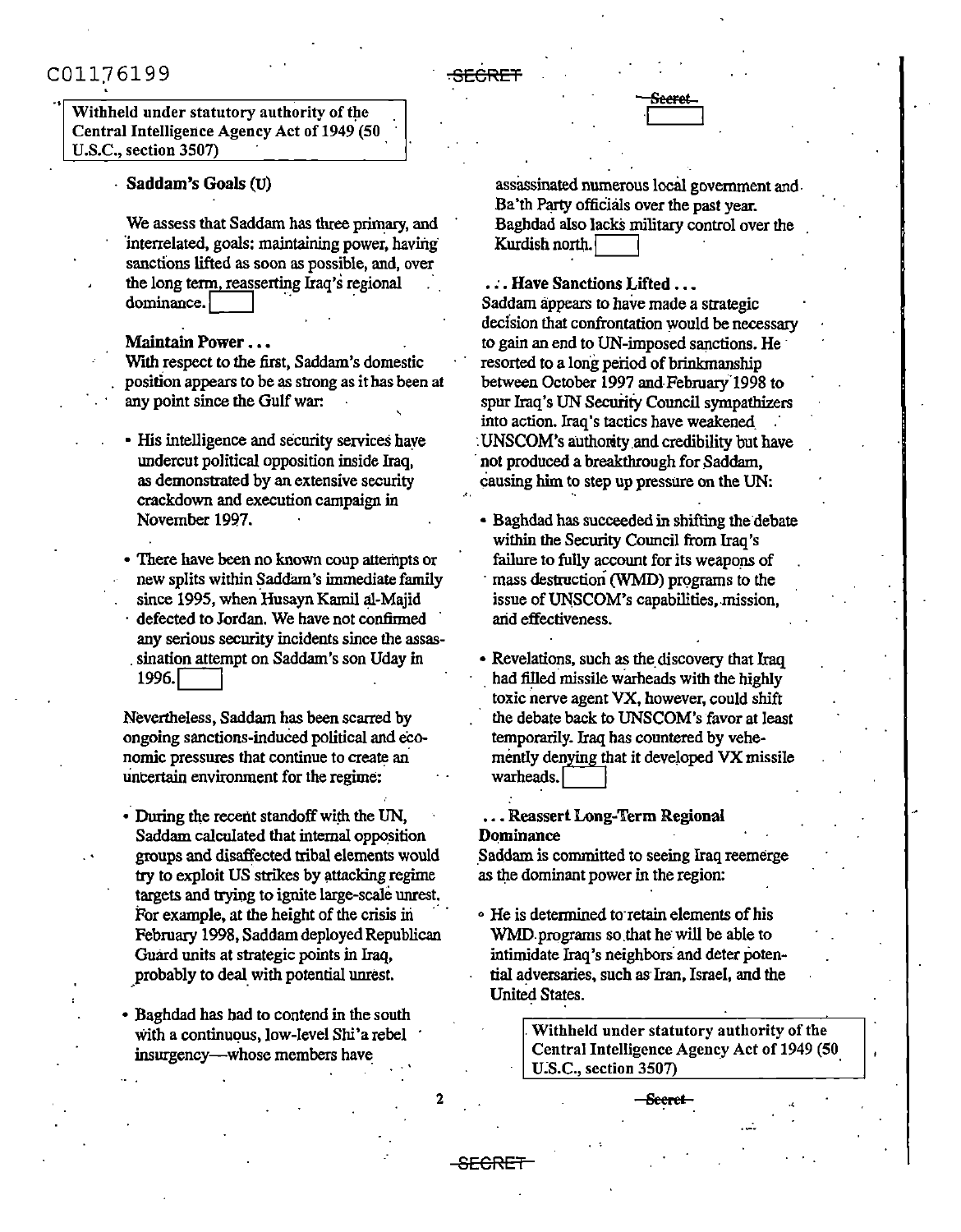### Withheld under statutory authority of the Central Intelligence Agency Act of 1949 (50 U.S.C., section 3507)

# In Ahelr.O.vn Words (U)

Durne a previous contronation with UNSCOM in December 1997, the chief editor of the Iraounewspaper Al-Jumhurvan *believed to be a* confidant of Saldam - explained frag trate & a stallow

The macrainad miliary balance o power was clearly in taken of the enem-If their therefore adopted anatomal stand stoy archivachevenent of victory that thore would be several to heal? defore a which yould depaye the and otherstates supportionit (b)

**Thus we would been fulfilme the** conditions of recording viology by a gradual vexhausung the enemy and dividual no accorde until tradmits **Coluz cancerations and succedules. Thus** Harrwould sesiestinal victory under the plan of collecting separate and partial victories, rather than a plan of dealing one decisive blow (Q).

• He also recognizes that, in order to enhance his role as a regional player, he must restore Iraq's economic power-and a 'first step js ending sanctions.

### Saddam's Strategy: Keep Pushing (U)

Saddam feels that putting pressure ori UNSCOM and the Security Council is the only ·way to achieve his goal of ending sanctions. He does not intend to fully comply with relevant

Security Council resolutions, and he, therefore, believes the US will respond by blocking his efforts to get sanctions lifted.

**&:c1et** 

SECRET.

- We assess that over the next several months Saddam will focus on weakening international support for UNSCOM and continuing to press and cultivate the international community:
- Iraqi officials have attacked UNSCOM Chairman Butler personally and have successfully put UNSCOM on the defensive to the point that some previously friendly Security Council members now question UNSCOM's practices and mandate. , Baghdad will continue to lobby sympathizers in the Security Council-especially Russiato rigorously contest UNSCOM's assertions ofIraqi noncompliance and to press the rest of the Council to move toward lifting sanctions this year.

• Baghdad will step up efforts to convince Arab countries to·violate the sanctions unilaterally. It will work to cultivate new support in the Security Council, focusing on Bahrain-the only Arab state on the Security Council-and the three African members. Iraqi officials recently asserted that Baghdad will count on an Arab bloc to break the embargo unilaterally if the Security Council fails to lift sanctions.

Saddam has said publicly that he wants the United States to have to use its veto in the Security Council to preserve sanctions. He added that a US veto would be a "major victory for Iraq."

Saddam will not be content to isolate UNSCOM in the Security Council and will demand eoncrete movement toward a lifting

> Withheld under statutory authority of the Central Intelligence Agency Act of 1949 (SO U.S.C., section 3507)

3 **&sret**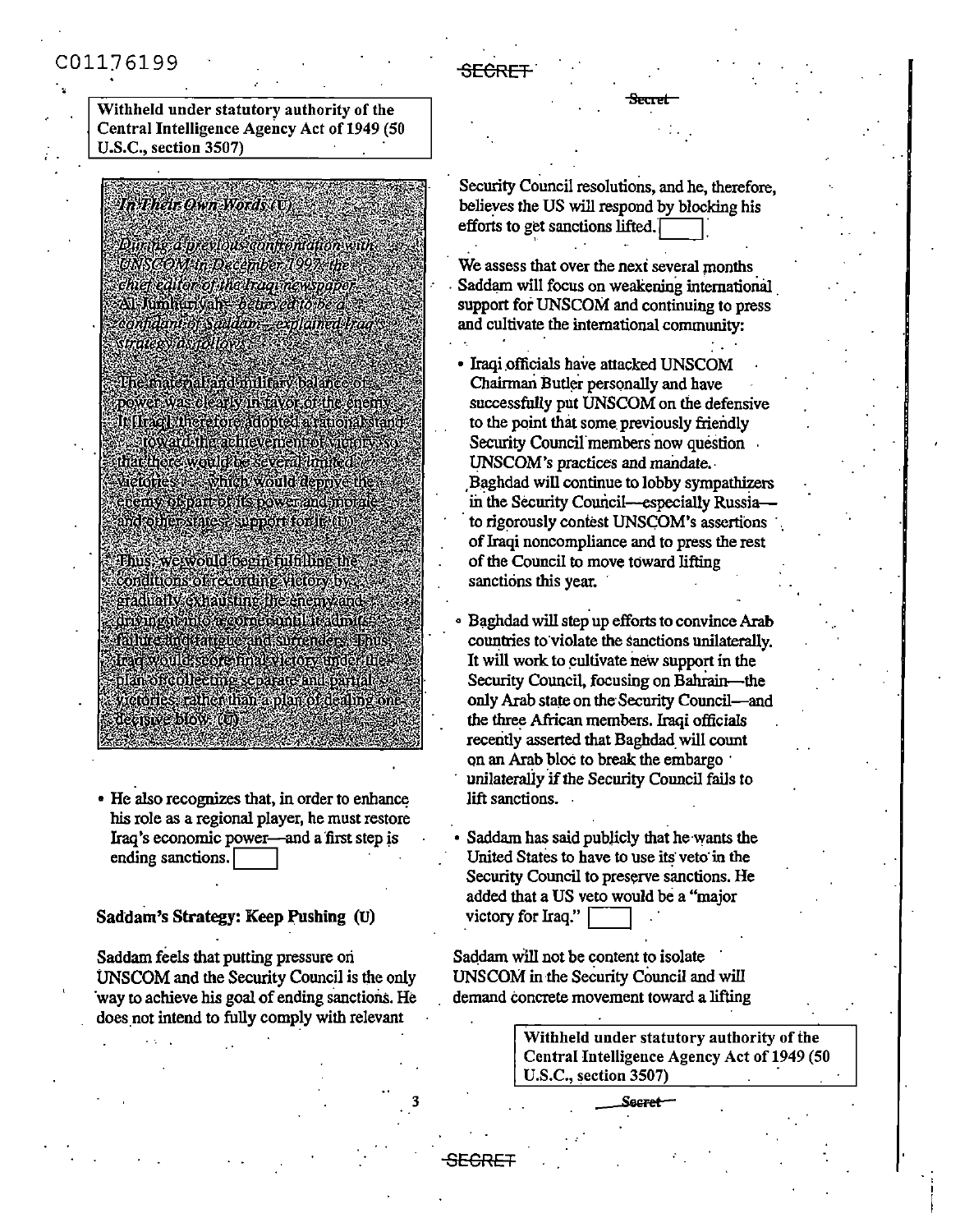

Withheld under statutory authority of the Central Intelligence Agency Act of 1949 (50 U.S.C., section 3507)

> of sanctions. An attempt to force an endgame could come at any time, Saddam has warned that he expects sanctions to be lifted by the end of the year and that he will provoke a confrontation if his demands are not met:

Although Iraq has failed to follow through on threats before, Baghdad already has laid the rhetorical groundwork for a new confrontation. There may be no warning prior to another challenge.

## Saddam's Options for Confrontation (U)

Baghdad has several options for renewing confrontation with the UN or the US and its allies. None is mutually exclusive. Moreover. Saddam has demonstrated an ability to devise new and unexpected options.

#### Saddam's strongest leverage lies in provoking another confrontation with UNSCOM.

Saddam can impose a variety of restrictions on the inspection process, ranging from limits on certain nationalities-as he did in October 1997-to a general expulsion order. Iraq would make the resumption of normal UNSCOM operations contingent upon progress in the Security Council toward lifting sanctions.

Other options include harassing or refusing to guarantee the safety of inspectors, challenging either militarily or diplomatically UN-sponsored U-2 flights, refusing to work with Chairman Butler or otherwise participate in technical talks, or turning off monitoring cameras. Saddam could also attack the integrity of UNSCOM inspectors:

· Saddam probably assesses that almost all . Security Council members are prone to

# **Polential Trivers (O)**

The threat of controntation will remain hich An actual confiontation could be meearedas.aresultoramunber.of.event melvärne

A Security Council decision acaust closite the nuclear flesh fully 1998. Thanasala as the Arenchanaeshaw Xieds

en fango amarike azamstive Koak irslnod.

.<br>ANSCOM Chairman Buters carly August 1998 Savit to Bughdha to asse the schedule of work.

UNSCOM Chairman Buder's Octob 1998 report to the Security Council

na Orisha a 1998, Analion, Asian

Пасливим 1998 запешных смет

addani could time a revolution to com iac wib*a*esalopnon's desidere mili egion such a se cession die Madle bas

negotiate rather than to penalize. He would expect any crisis to lead to a new round of direct talks with the Secretary General, whom Baghdad managed to draw into the last crisis, or with senior officials from Security Council member countries.

Withheld under statutory authority of the Central Intelligence Agency Act of 1949 (50 U.S.C., section 3507)

Secret-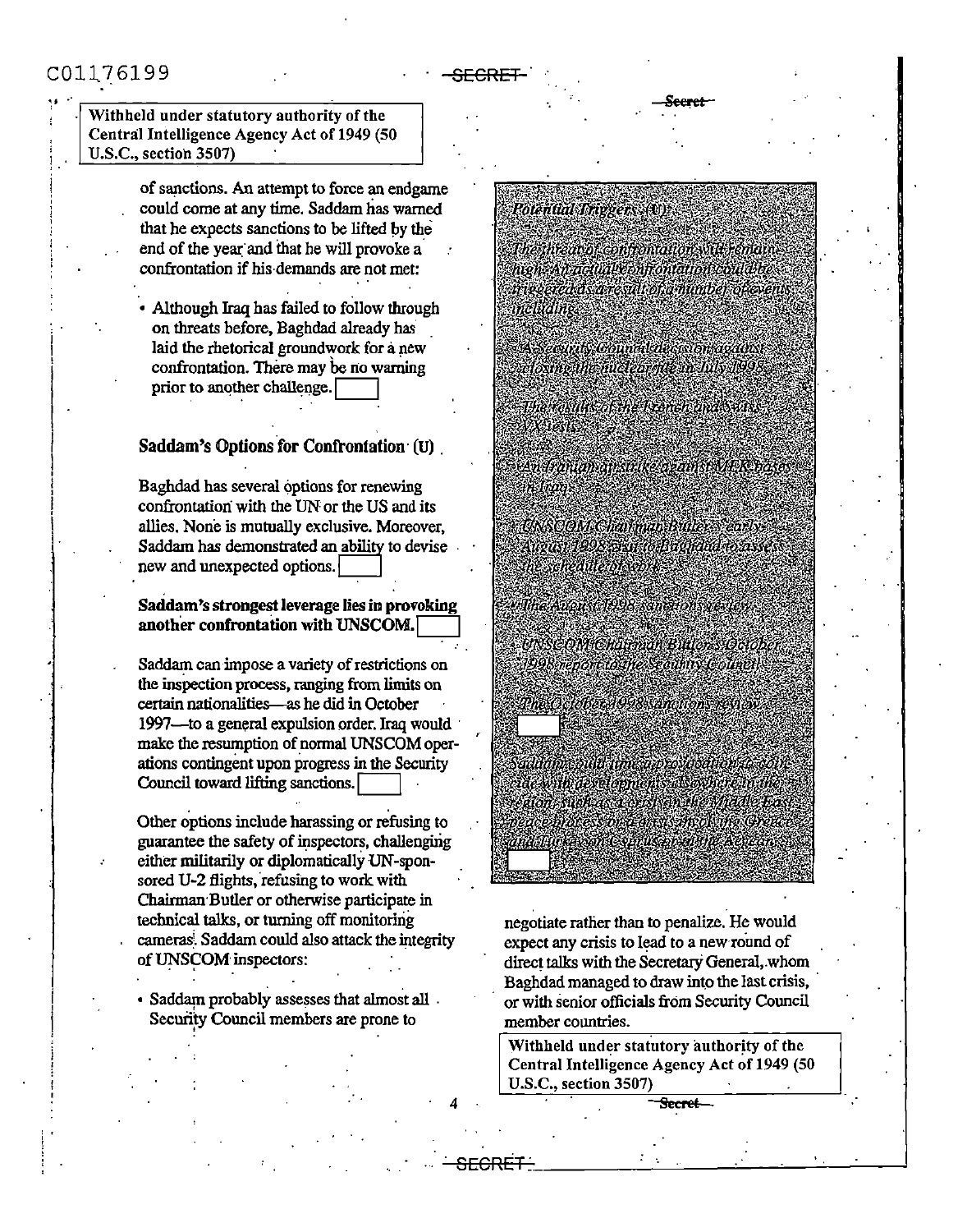Withheld under statutory authority of the Central Intelligence Agency Act of 1949 (50 **U.S.C., section 3507)** 

• Baghdad would justify its actions by citing US domination of UNSCOM and UNSCOM's failure to produce tangible evidence of weapons concealment. Baghdad would gamble that the Security Council would choose to grant Iraq concessions to avert a crisis.

### Saddam's other options for challenging the **UN** include:

- · Suspending oil-for-goods. Iraq could cease participating in or interfere with the UNsponsored oil-for-goods program, betting that many governments—particularly in the Arab world—would seek to resolve the situation to prevent a humanitarian crisis. Completely suspending the program, however, could place heavy financial costs on Baghdad or risk political unrest in Iraq.
- Encouraging sanctions-busting. Iraq has threatened to try "breaking" the UN economic embargo—including the ban on commercial air activity-on its own if it does not achieve its goals in the Security Council. Baghdad already has stepped up efforts to: incite other countries to ignore the embargo. Although there has been some leakage, no country has openly agreed to defy the sanctions.
- . Withdrawing from the UN. Saddam could withdraw from the UN—even though he would lose access to a key negotiating forum-in the hope that Iraq could negotiate a more lenient future relationship or rally other countries to defy UN restrictions. Iraq publicly portrays its relationship with the UN as a contract and expects reciprocal treatment in exchange for its cooperation.





### Rather than challenging the UN, Baghdad could take steps aimed at creating dissension within the Coalition, such as:

• Intervening in northern Iraq. Baghdad could press Kurdish factions in northern Iraq to reach a political settlement that would increase Saddam's influence in the north. Increased Iranian or Turkish presence in the north or an appeal for assistance from either the KDP or the PUK could provide a pretext for Iraqi military intervention. Baghdad also could exert economic pressure on the Kurds.

Withheld under statutory authority of the Central Intelligence Agency Act of 1949 (50 U.S.C., section 3507)

<del>SECRE</del>

Seeret

Secret

**SFCRE**